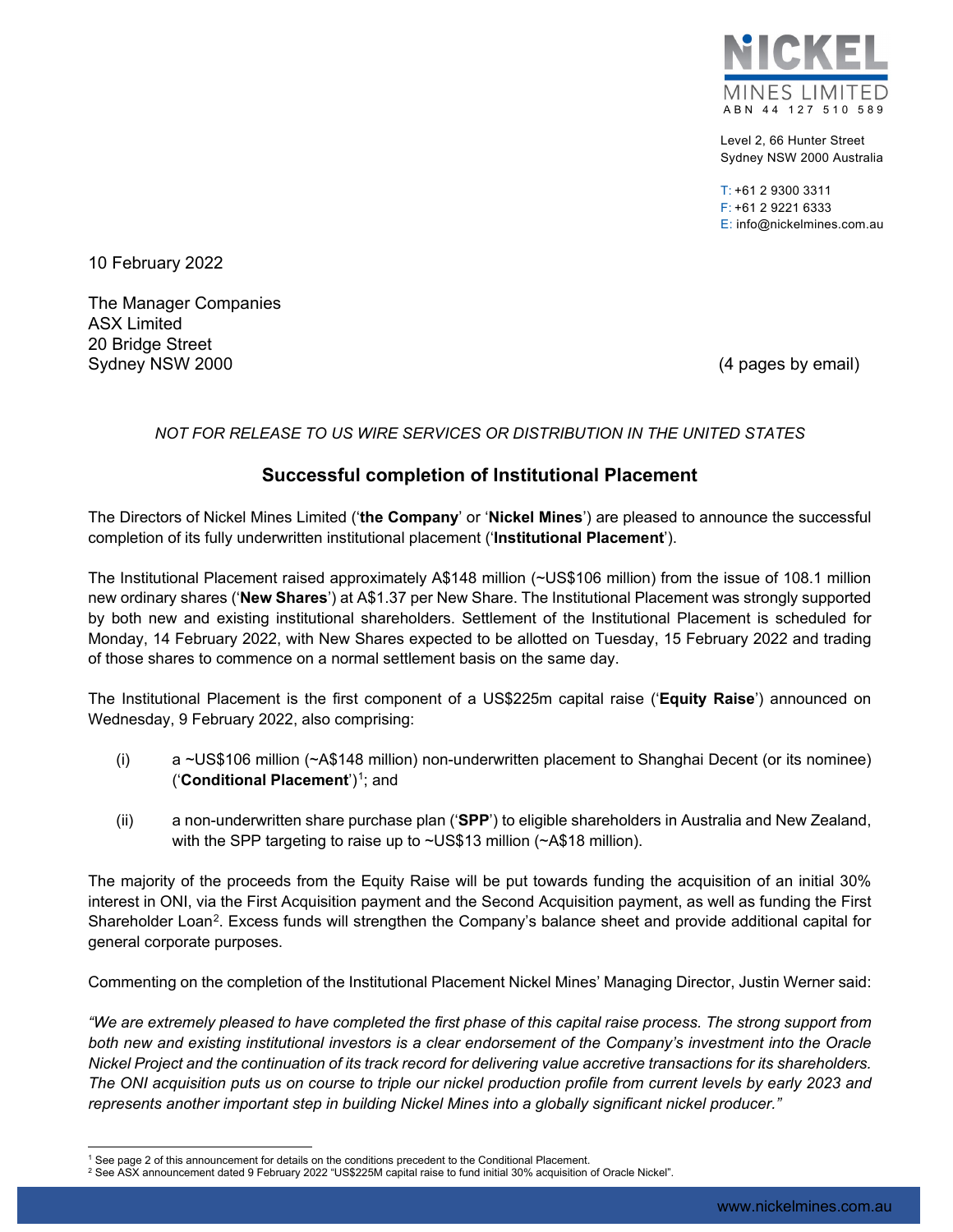The Institutional Placement has been completed using the Company's 15% placement capacity under ASX Listing Rule 7.1.

### **Conditional Placement**

Nickel Mines has entered into a subscription agreement with Shanghai Decent for the Conditional Placement (the '**Subscription Agreement**'). The Subscription Agreement is subject to the following conditions precedent:

- (i) Nickel Mines shareholder approval for the purposes of ASX Listing Rule 10.11 and item 7 of section 611 of the *Corporations Act 2001* (Cth) (with the vote expected to be held in March/April 2022)[3](#page-1-0); and
- (ii) Foreign Investment Review Board ('**FIRB**') approval[4.](#page-1-1)

The Conditional Placement will be conducted at the same price as the Institutional Placement.

#### *SPP*

The non-underwritten SPP is targeting to raise up to ~US\$13 million. Eligible shareholders in Australia and New Zealand will be invited to apply for up to A\$30,000 of shares free of any brokerage, commission and transaction costs.

The issue price per new fully paid ordinary share under the SPP will also be conducted at the same price as the Institutional Placement.

An SPP offer booklet is expected to be sent to eligible shareholders, in accordance with their communications election, on 16 February 2022.

#### **Indicative timetable of the Equity Raise**

The timetable below is indicative only and subject to change. Nickel Mines reserves the right to alter the dates at its full discretion and without prior notice, subject to the ASX Listing Rules and the *Corporations Act 2001* (Cth).

The quotation of New Shares is subject to confirmation from the ASX.

All times below are based on Sydney, Australia time.

<span id="page-1-1"></span><span id="page-1-0"></span> $^3$  Shanghai Decent will be excluded from the vote.<br><sup>4</sup> Shanghai Decent is expected to have a relevant interest in Nickel Mines of approximately 21% subject to the Conditional Placement being completed.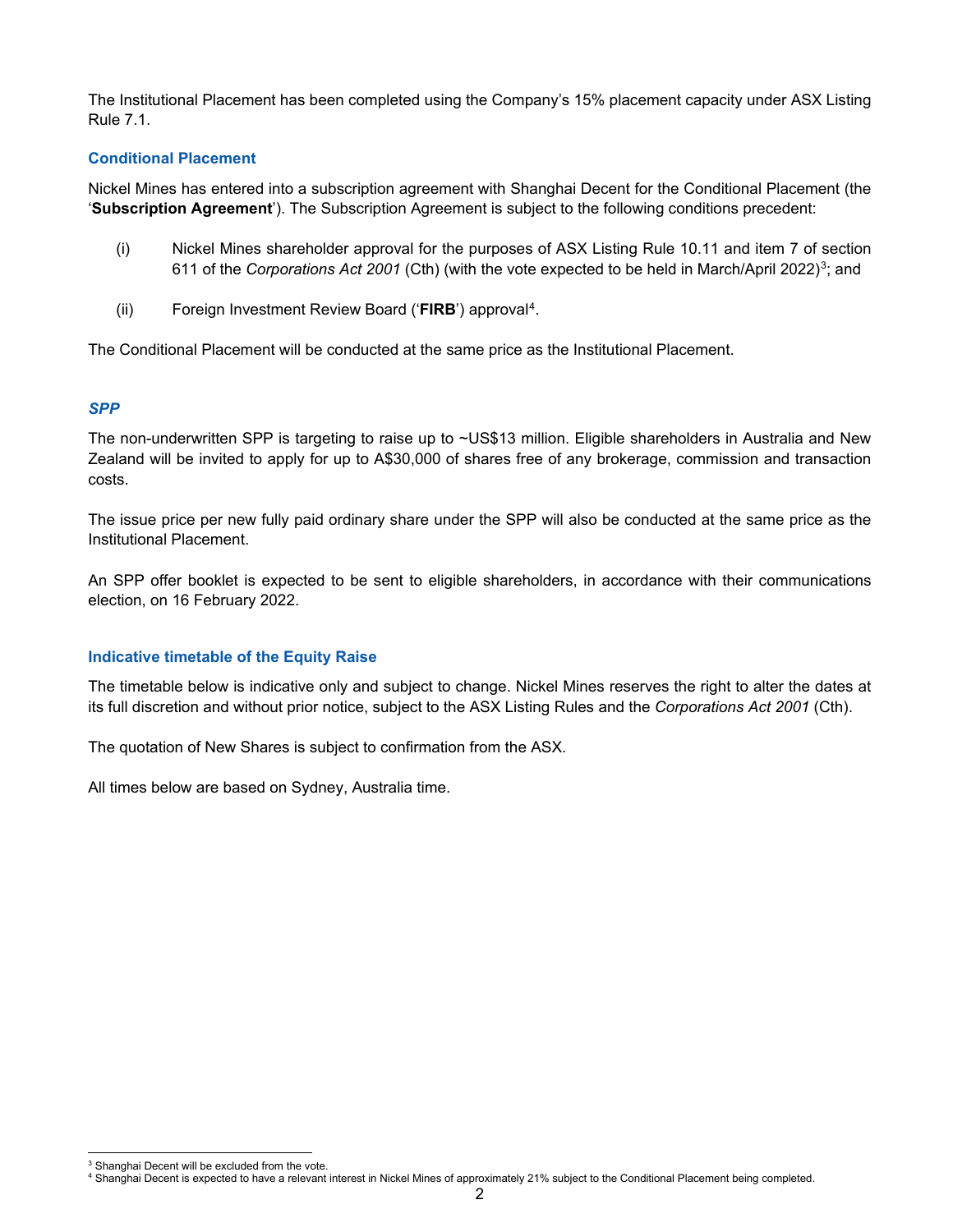| <b>Event</b>                                                                           | <b>Date</b>                               |
|----------------------------------------------------------------------------------------|-------------------------------------------|
| Record date for SPP                                                                    | 7:00pm (AEDT)<br>Tuesday, 8 February 2022 |
| <b>Trading halt</b>                                                                    | Wednesday, 9 February 2022                |
| <b>Announcement of Equity Raise</b>                                                    | Wednesday, 9 February 2022                |
| Trading halt lifted – trading resumes on ASX                                           | Thursday, 10 February 2022                |
| Settlement of New Shares issued under the Institutional<br>Placement                   | Monday, 14 February 2022                  |
| Allotment and normal trading of New Shares issued under the<br>Institutional Placement | Tuesday, 15 February 2022                 |
| SPP offer opens and SPP offer booklet is dispatched                                    | Wednesday, 16 February 2022               |
| SPP offer closes                                                                       | Tuesday, 8 March 2022                     |
| SPP issue and allotment date                                                           | Tuesday, 15 March 2022                    |
| Normal trading of SPP Shares commences and dispatch of<br>holding statements           | Wednesday, 16 March 2022                  |
| Shareholder meeting to approve the Conditional Placement                               | March / April 2022                        |
| Allotment of new ordinary shares under the Conditional<br>Placement                    | To be confirmed <sup>5</sup>              |

# **For further information please contact** Justin Werner

Managing Director jwerner@nickelmines.com.au Phone: +62 813 8191 2391

Cameron Peacock Investor Relations and Business Development cpeacock@nickelmines.com.au Phone: +61 439 908 732

<span id="page-2-0"></span><sup>5</sup> Assuming shareholder approval is received, the allotment date of New Shares will depend on the date of receipt of the FIRB approval.